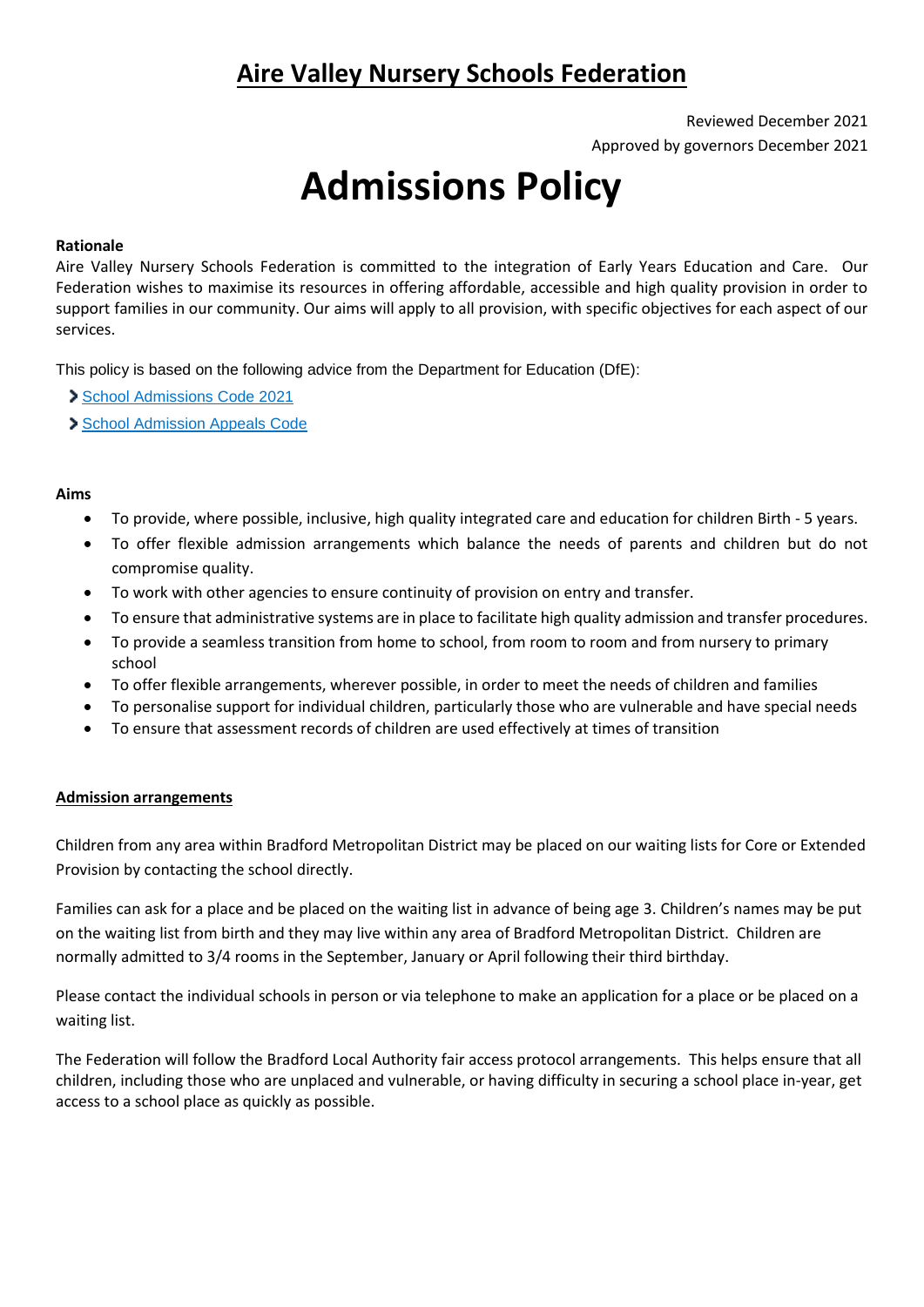#### **In-Year Admissions**

Children can be placed on the waiting list at any time. Children can start their funded place the term after they turn 2 or 3 years old. Parents will be notified of the result of any in-year application in writing within 15 school days. This will detail any reason for refusal and information about the right to appeal.

Applications for in-year admissions can be made by contacting the school directly in person or via telephone. Alternatively, you can e-mail:

[Office@midlandroad.co.uk](mailto:Office@midlandroad.co.uk)

O[r office@abbeygreen.org](mailto:office@abbeygreen.org)

#### **Requests for admission outside the normal age group**

Parents are entitled to request a place for their child outside of their normal age group. Please contact the school in person or via telephone to make a request.

Decisions on requests for admission outside the normal age group will be made on the basis of the circumstances of each case and in the best interests of the child concerned. In accordance with the School Admissions Code, this will include taking account of:

- Parents' views
- Information about the child's academic, social and emotional development
- Where relevant, their medical history and the views of a medical professional
- Whether they have previously been educated out of their normal age group
- Whether they may naturally have fallen into a lower age group if it were not for being born prematurely
- The headteacher's views

Wherever possible, requests for admission outside a child's normal age group will be processed as part of the three main admissions rounds during the year. They will be considered on the basis of the admission arrangements laid out in this policy, including the oversubscription criteria. Applications will not be treated as a lower priority if parents have made a request for a child to be admitted outside the normal age group.

Parents will always be informed of the reasons for any decision on the year group a child should be admitted to.

#### **Admissions criteria**

#### *Government funded places – 15 hours entitlement for 3 – 4 years olds*

- Children will be admitted to funded places subject to availability. Priority will be given to children the term after they are 3 years old. A part–time place is normally for 5 mornings or 5 afternoons or 2 and half days per week either at the beginnings or end of the week,
- These places can be used in conjunction with fee paying places.

#### **Oversubscription criteria**

All children whose education, health and care (EHC) plans name the school will be admitted before any other places are allocated.

If the school is not oversubscribed, all applicants will be offered a place.

In the event that the school receives more applications than the number of places it has available, places will be given to those children who meet any of the criteria set out below, in order until all places are filled.

 Highest priority will be given to looked after children and all previously looked after children who apply for a place at the school.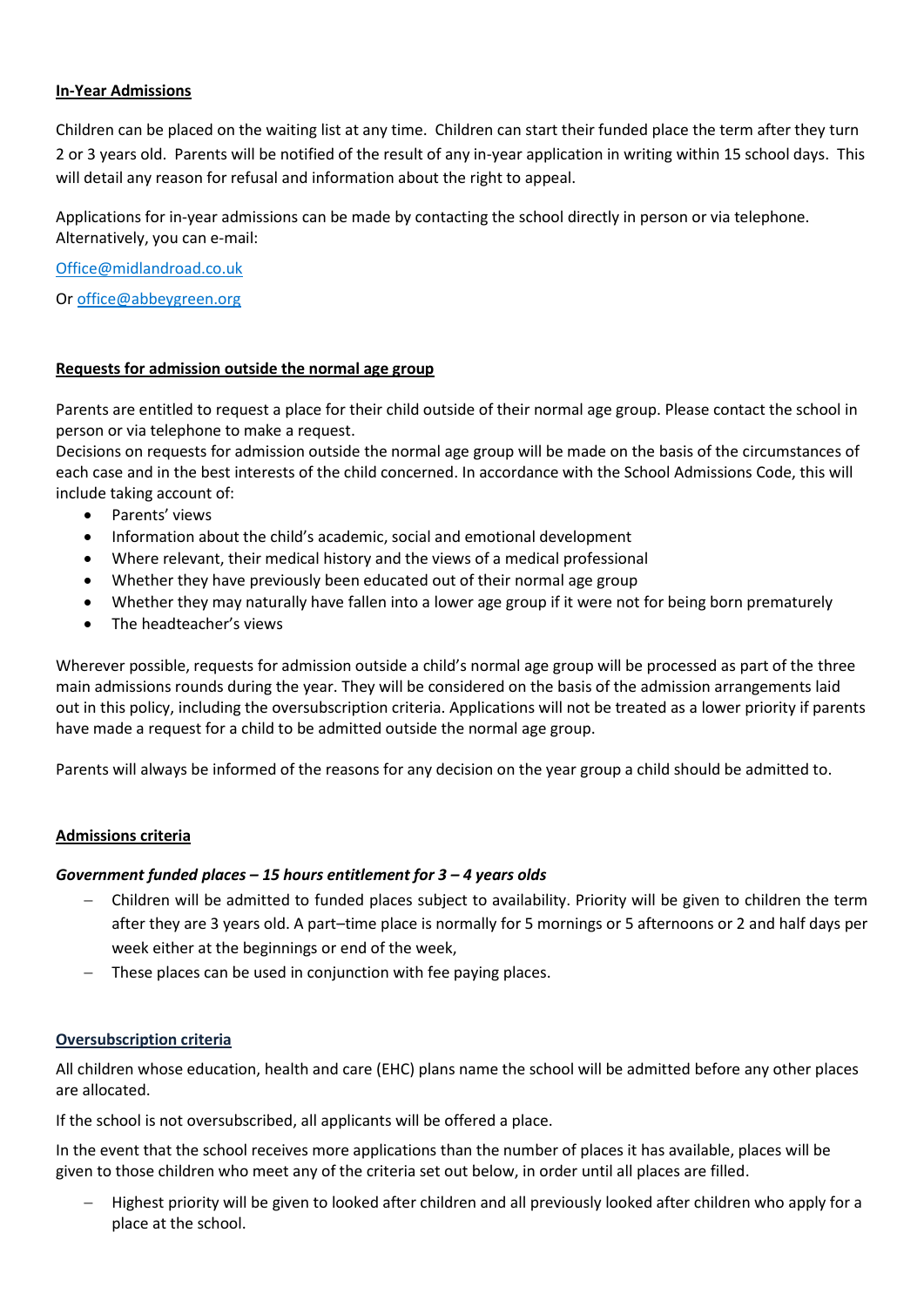- Priority will be given to children with special educational or family support needs.
- Priority will be given to children on a child in need plan or child protection plan. Children that have previously been on a child in need or child protection plan in the past 12 months will also be given priority.
- Priority will be given to children living in a refuge or other relevant accommodation
- Priority will also be given to children who have been attending our Nursery from a younger age (Birth 3 years) in order to support continuity
- Priority will be given to children with siblings at the school
- The remaining places are allocated from the waiting list, ensuring that each class has a balance of ages, gender and ethnicity
- Children who have recently moved into the area or who have not had their name down on any waiting list and would otherwise miss out on nursery education may be given special consideration

In the case of 2 or more applications that cannot be separated by the oversubscription criteria outlined above, the school will use the distance between the school and a child's home as a tie breaker to decide between applicants. Priority will be given to children who live closest to the school. Distance will be measured in a straight line from the child's home address to the school's front gates.

This is Bateman Street for Midland Road Nursery school

This is Green Lane for Abbey Green Nursery School

A child's home address will be considered to be where he/she is resident for the majority of nights in a normal school week.

Where the distance between 2 children's homes and the school is the same, random allocation will be used to decide between them. This process will be independently verified.

# *Government funded places – 30 hours entitlement for 3 – 4 years olds*

- *These places are open to all families eligible i.e. who meet Government criteria and can be used in conjunction with fee paying places*
- *At Midland Road Nursery School we offer places 8.45- 3.30 Monday to Friday, with a charge for lunch time and Friday afternoon session. Alternatively, parents can have Monday to Thursday 8.45-3.30 paying only for meals and then Friday 8.45 – 11.45.*
- *At Abbey Green Nursery School we offer places 8.45-3.15 Monday to Friday, with a charge for a Friday afternoon session. Alternatively parents can have Monday to Thursday 8.45-3.15 and then Friday 8.45 – 11.45.*

Children accessing these places must meet the following HMRC criteria:

- Both parents are working (or the sole parent is working in a lone parent family); each expect to earn at least £115 a week or work more than 16 hours at the National Living Wage (unless you became self-employed less than 12 months ago), or each expect to earn at least £111 a week or work more than 16 hours at the National Minimum Wage (unless you became self-employed less than 12 months ago), or each expect to earn at least £61.92 a week if you are under 18, £84.80 a week if you are aged 18-20 or £52.80 a week if you are an apprentice (either under 19 or in the first year of your apprenticeship), or
- Both parents are employed but one or both parents is temporarily away from the workplace on parental, maternity or paternity leave, adoption leave or receiving statutory sick pay, or
- One parent is employed & the other parent has substantial caring responsibilities based on specific benefits received for caring, or one parent is employed & one parent is disabled or incapacitated based on receipt of specific benefits.
- You, and your partner, must also both live in England and neither parent must have an income of more than £100,000 per year.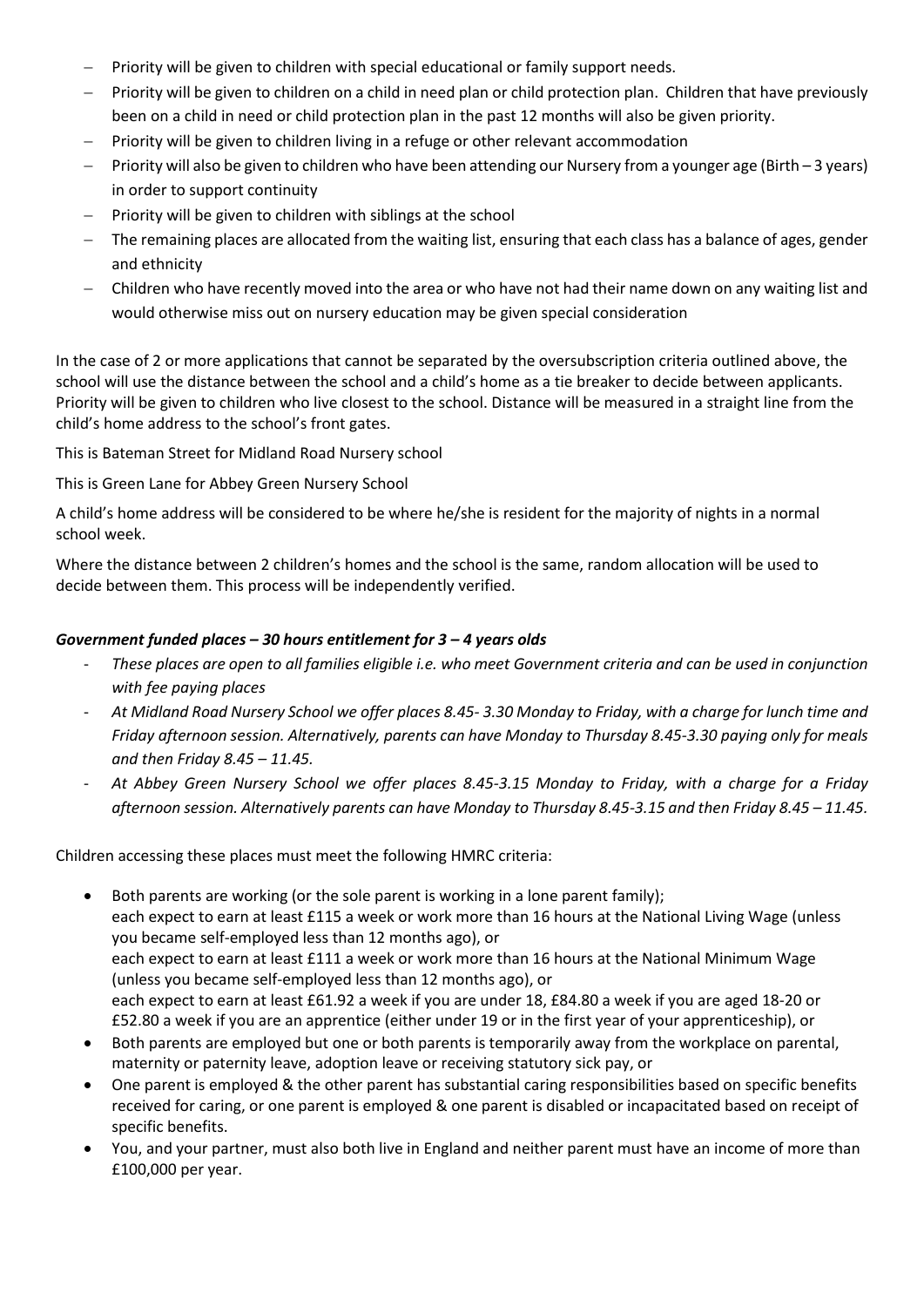# *Government funded places – 15 hours entitlement for 2 year olds*

- Children may be awarded a place if they fulfil the Local Authority criteria, which assesses family income
- $-$  If children meet the criteria then a sessional place will be offered, term time only.
- A two year old offer place is normally for 5 mornings or 5 afternoons or 2 and half days per week either at the beginning or end of the week,

All children accessing these places must meet the following Local Authority (LA) criteria:

- Free School Meals
- Child who is Looked After (CLA)
- Low income families and earning no more than £16,190 a year
- Child who has a current statement of Special Educational Needs or an Education, Health and Care plan
- Child is entitled to Disability Living Allowance
- Child who has left care through special guardianship or an adoption or residence order

# **Early Years Enhanced Specialist Provision**

In addition to our admission numbers we have places for children 2-5 years old with substantial and sustained special educational needs and/or disabilities. These places are allocated through the Early Years Inclusion Panel (see SEND policy and SEND Information report) by the Local Authority.

# *Fee Paying - Extended Provision Admissions (Birth to 2 years and Wrap Around) – Midland Road Nursery School only*

- Midland Road Nursery School provides extended integrated care and education, including before and after school. Extended places are for children 3 months to 5 years and are fee paying places. These places cater for very young children, before funded entitlement would start and also children whose parents/carers require nursery time over and above the funded entitlement.
- Parents requesting a place will be contacted and allocated places as available by waiting list order.
- Children will be allocated an extended provision place as soon as one is available in a room appropriate for their age, and according to their place on the waiting list.
- Consideration will be given to the needs of children in each group when allocating a place, for example the number of children under 1 in the under two's provision will be considered carefully to ensure the needs of all children will be met.
- Priority will be given to children with Special educational or family needs.
- Parents/Carers will sign a contract explaining our pricing policy for extended places.
- Admission can be at any time during the term in order to support family needs.
- Children cannot be admitted to baby provision without having their first 3 months immunisations.

# **Transitions**

We want children to settle into the provision happily with parents/carer circumstances also being taken into account during the settling in period. Children thrive in an environment in which they feel safe and secure. Parents/carers must feel confident that their child's experience is as good as it can be. In order to facilitate this, all children are allocated a key person. This adult has a special relationship with the child and their family and is the first point of contact.

Families have a home visit during the transition to starting nursery. Children are also offered lots of opportunities to visit prior to the official admission date (parents/carers must stay with their child during visits). For children under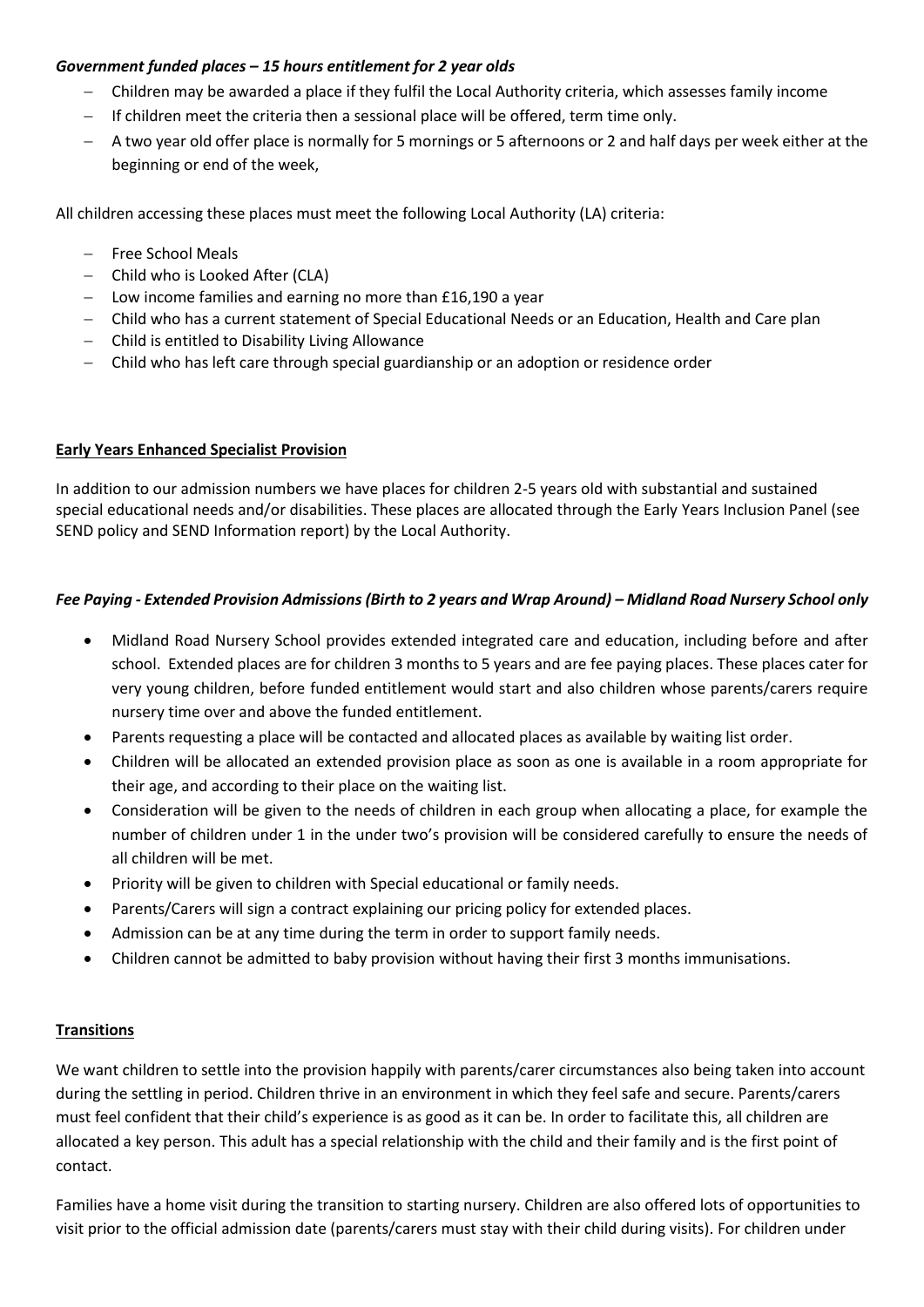three it is recommended that several visits are made before the child is left for the first time. However, arrangements are made on an individual basis taking into consideration the needs and wellbeing of the child and family.

- The Federation will liaise carefully with other parents and agencies where appropriate in order to gain a full profile of children on entry and thereafter.
- The Federation will liaise carefully with parents to ensure the transfer from home to nursery, and from parttime to full-time is smooth and in the best interest of the child.
- Where children have an additional need or disability extra support may be offered to meet the needs of the child linked to the stage of assessment according to the Special Educational Needs Code of Practice.
- The Federation will liaise carefully with local schools to maximise opportunities for continuity and progression on children's transfer
- Allocation of places and transfers between units will be the responsibility of the Headteacher in consultation with the Assistant Headteacher and room leaders.
- The Federation will liaise with local schools whenever possible to ensure that there is no overlap in the allocation of nursery places.
- Children who have a place at another maintained nursery will not normally be allocated a place. However in specific circumstances, where a vulnerable child requires a dual place for shared support, a split – funding arrangement would be made between both providers.
- All children will be visited at home by the key-person and room leader. This is a time to share information about the child and the school. The child's interests should form the first observation for the child's file.
- New children should be admitted gradually. In advance the child's coat peg/name card should be ready. The key-person should be there to warmly greet the child (using child's name) and parents/carers. The key-person should then spend some time supporting the child, reassuring parents/carers and organising the settling-in process. Other staff should be introduced to the child and parents/carers.
- The key person and parents/carers work together to decide when a child may be left unaccompanied at the nursery for the first time. Each child is treated individually; his/her particular past experiences (e.g. playgroup attendance) and emotional maturity are taken into account during this important settling in period. Parents/carers are often asked to leave their child for only short periods of time initially.
- All children should be greeted warmly each day. Arrivals and departures are times when information can be shared between home and school. Information from home can be recorded in the child's online learning journal.
- Children should be supported at key transition times during the day. When children need to move from one place to another they should be informed what is happening and why and then helped through the process
- When children are almost ready to move from one room to another or to a new key group, parents/carers need to be fully informed. Transition should take place over a period of time. Information should be passed from the old key-person to the new key-person and parents/carers should be kept informed of the process, taken to the room and introduced to the key-person and any other new practitioners.
- Where children transfer settings before reception year the key-person will ensure all relevant information is passed onto the receiving setting
- At the appropriate time, we will ensure all children have been allocated a primary school. There will be close liaison with the receiving school to ensure staff have the opportunity to visit children here and dates of visits to primary school can be passed onto parents.
- Teachers will ensure reports are prepared for the child's new school.